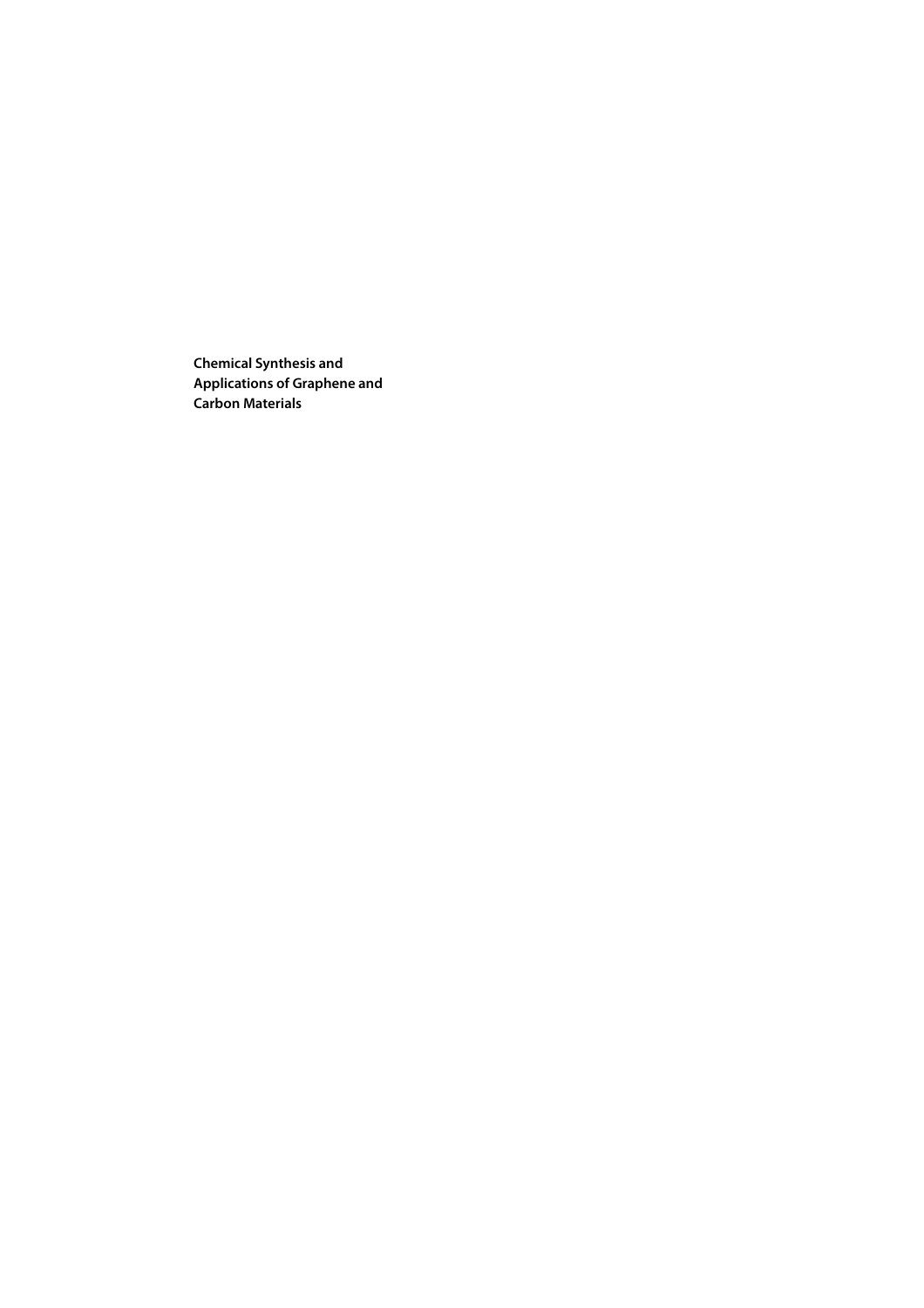# **Chemical Synthesis and Applications of Graphene and Carbon Materials**

Edited by Markus Antonietti and Klaus Müllen

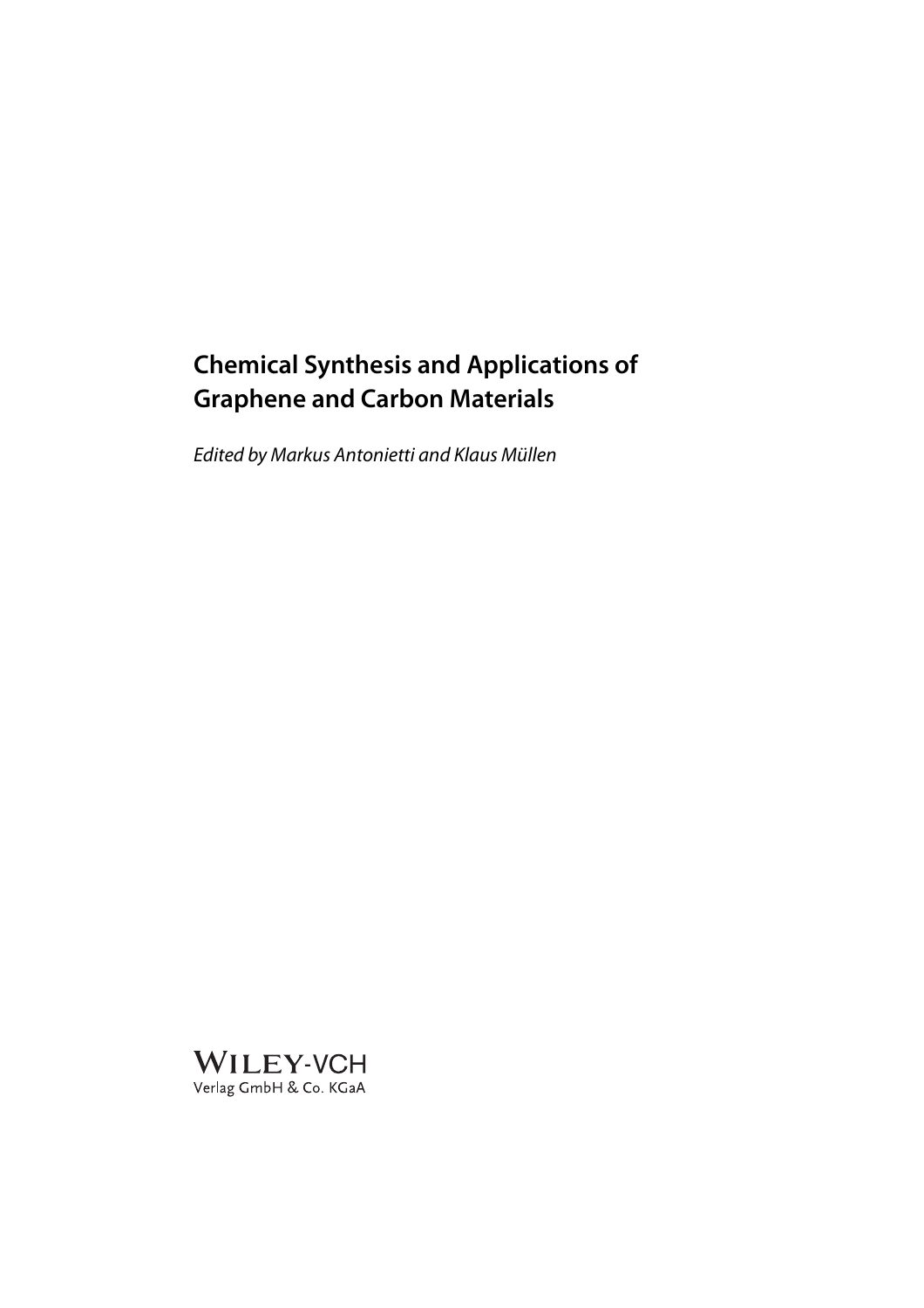#### **The Editors**

#### *Prof. Markus Antonietti*

MPI of Colloids and Interfaces Colloid Chemistry Research Campus Golm Colloid Chemistry 14424 Potsdam Germany

#### *Prof. Klaus Müllen*

MPI für Polymerforschung Ackermannweg 10 55128 Mainz Germany

# *Cover*

Promotive/Shutterstock

All books published by Wiley-VCH are carefully produced. Nevertheless, authors, editors, and publisher do not warrant the information contained in these books, including this book, to be free of errors. Readers are advised to keep in mind that statements, data, illustrations, procedural details or other items may inadvertently be inaccurate.

#### **Library of Congress Card No.:** applied for

#### **British Library Cataloguing-in-Publication Data**

A catalogue record for this book is available from the British Library.

#### **Bibliographic information published by the Deutsche Nationalbibliothek**

The Deutsche Nationalbibliothek lists this publication in the Deutsche Nationalbibliografie; detailed bibliographic data are available on the Internet at http://dnb.d-nb.de.

© 2017 Wiley-VCH Verlag GmbH & Co. KGaA, Boschstr. 12, 69469 Weinheim, Germany

All rights reserved (including those of translation into other languages). No part of this book may be reproduced in any form – by photoprinting, microfilm, or any other means – nor transmitted or translated into a machine language without written permission from the publishers. Registered names, trademarks, etc. used in this book, even when not specifically marked as such, are not to be considered unprotected by law.

| Print ISBN: | 978-3-527-33208-3                    |
|-------------|--------------------------------------|
| ePDF ISBN:  | 978-3-527-64819-1                    |
| ePub ISBN:  | 978-3-527-64818-4                    |
| Mobi ISBN:  | 978-3-527-64817-7                    |
|             | <b>oBook ISBN:</b> 978-3-527-64816-0 |

**Typesetting** SPi Global, Chennai, India **Printing and Binding**

Printed on acid-free paper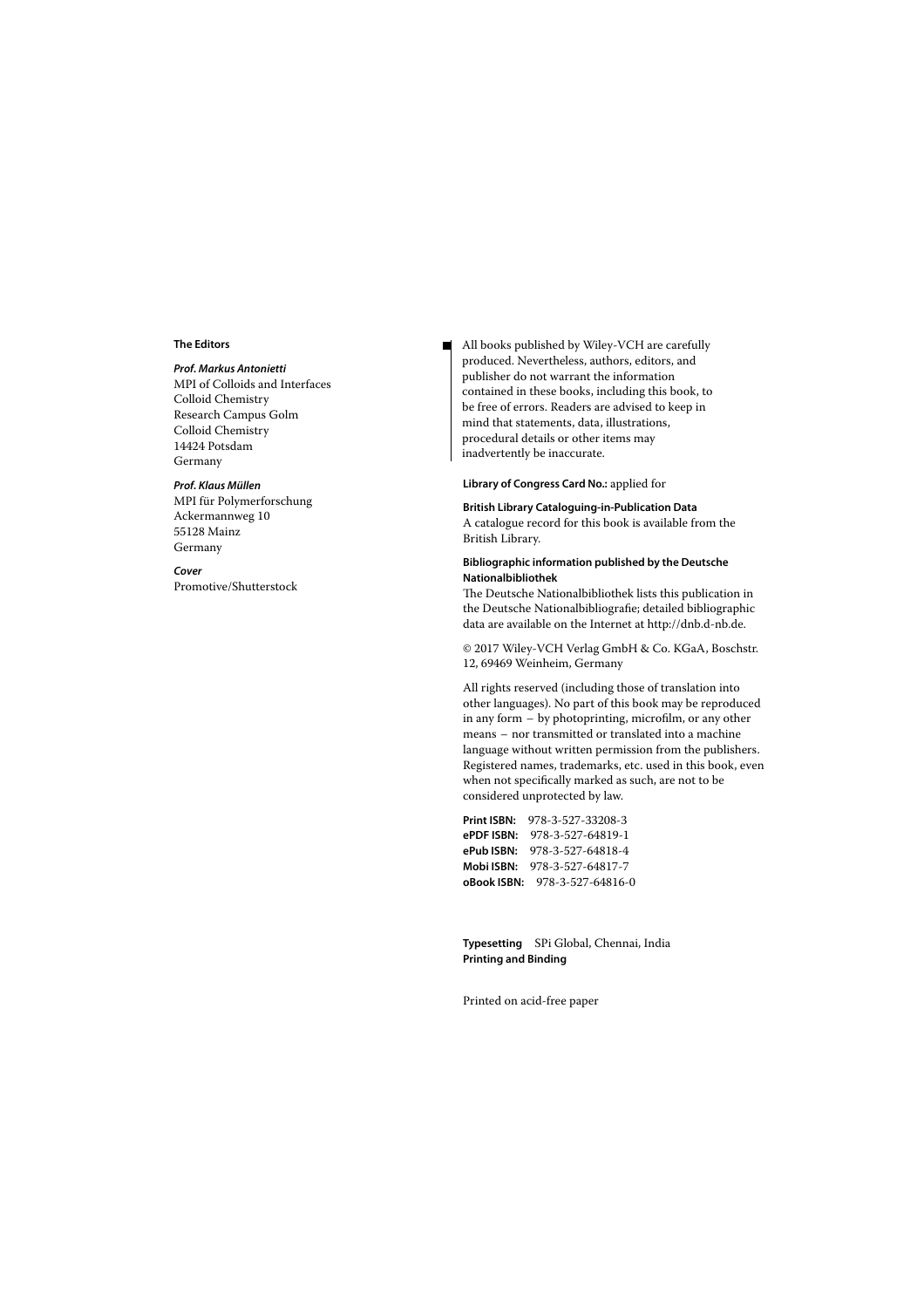# **Contents**

**List of Contributors** *xi*

| 1       | <b>Block Copolymer Templating as a Path to Porous Nanostructured</b><br><b>Carbons with Highly Accessible Nitrogens for Enhanced</b>                        |
|---------|-------------------------------------------------------------------------------------------------------------------------------------------------------------|
|         | (Electro)chemical Performance<br>$\overline{\phantom{a}}$                                                                                                   |
|         | John P. McGann, Mingjiang Zhong, Eun Kyung Kim, Sittichai Natesakhawat, Mietek<br>Jaroniec, Jay F. Whitacre, Krzysztof Matyjaszewski, and Tomasz Kowalewski |
| 1.1     | Introduction<br>-1                                                                                                                                          |
| 1.2     | Electronic Properties of Graphene Edges 2                                                                                                                   |
| 1.3     | Edge Functionalization of Graphene<br>- 3                                                                                                                   |
| 1.3.1   | Post-Pyrolysis Nitrogen Doping 3                                                                                                                            |
| 1.3.2   | Pyrolysis of Nitrogen-Containing Precursors 3                                                                                                               |
| 1.3.2.1 | Polyacrylonitrile<br>4                                                                                                                                      |
| 1.4     | Block Copolymer Templating as a Path to High Surface Area N-Doped                                                                                           |
|         | Carbons with Accessible Nitrogen-Containing Graphitic Edges<br>- 5                                                                                          |
| 1.5     | Evidence of Enhanced Electrochemical Performance of Nitrogen-Rich                                                                                           |
|         | Copolymer-Templated Mesoporous Carbons<br>8                                                                                                                 |
| 1.5.1   | Supercapacitors 8                                                                                                                                           |
| 1.5.2   | Metal-Free Oxygen Reduction Reaction<br>-11                                                                                                                 |
| 1.6     | CTNCs as $CO2$ Sorbents 12                                                                                                                                  |
| 1.7     | Conclusions 13                                                                                                                                              |
|         | Acknowledgments 13                                                                                                                                          |
|         | References 13                                                                                                                                               |
|         |                                                                                                                                                             |
| 2       | Functional Carbon Materials from Ionic Liquid Precursors 21                                                                                                 |
|         | Jens Peter Paraknowitsch and Arne Thomas                                                                                                                    |
| 2.1     | Introduction 21                                                                                                                                             |
| 2.2     | Ionic Liquids as Carbon Precursors 22                                                                                                                       |
| 2.3     | N-Doped Carbon Materials 23                                                                                                                                 |
| 2.4     | From Ionic Liquids to Carbon Materials - Structural Development during<br>Carbonization 25                                                                  |
|         |                                                                                                                                                             |

**v**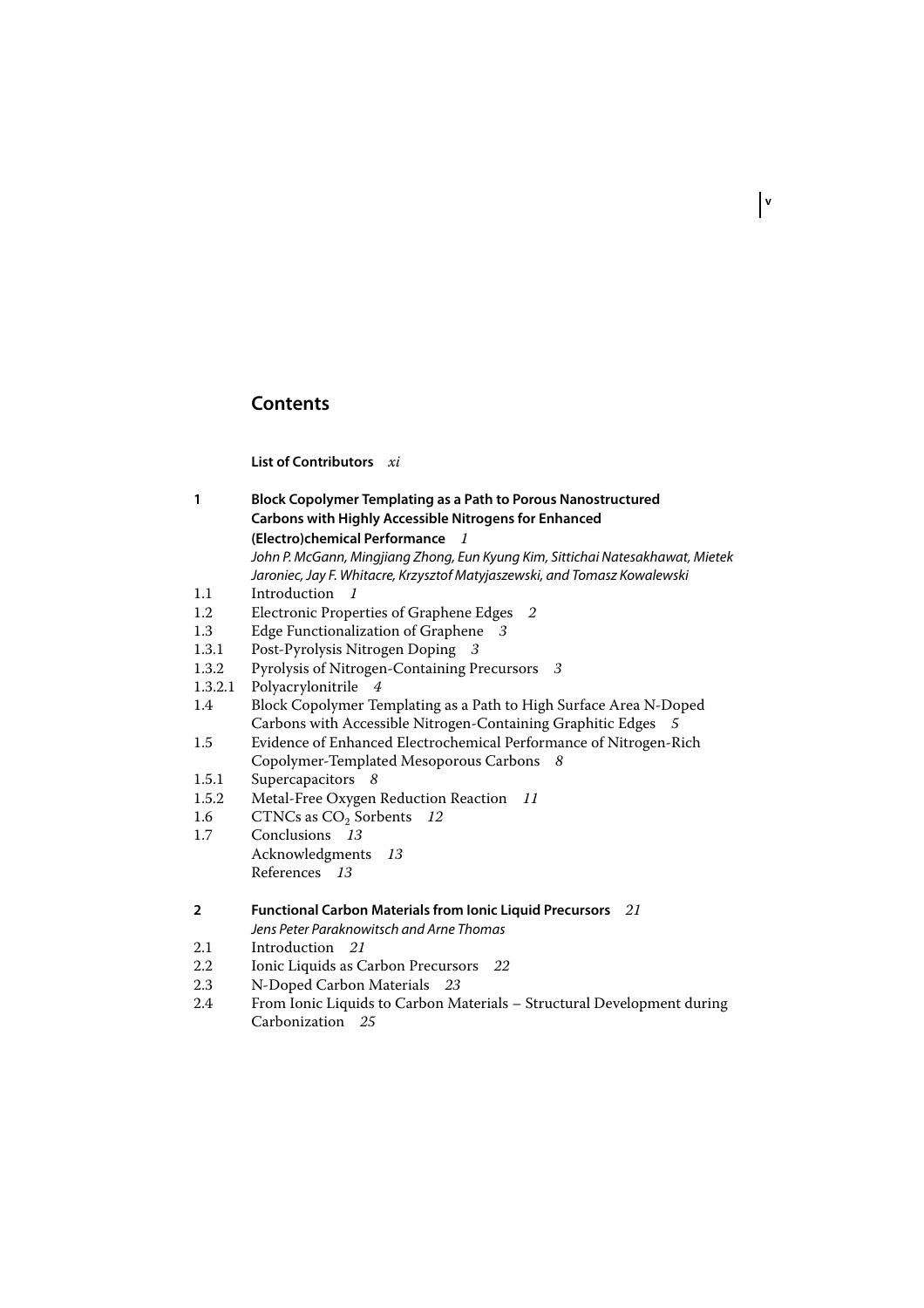# **vi** Contents

- 2.5 N-Doped Carbon Materials from Ionic Liquid Precursors *26*
- 2.6 Processing, Shaping, and Functionalization *30*
- 2.7 Deep Eutectic Solvents Supramolecular ILs for Carbon Materials *32*
- 2.8 Applications of IL Derived Carbons *34*
- 2.9 Conclusion *36*
	- References *37*

## **3 Functionalization of Graphene Oxide by Two-Step Alkylation** *43* Yi Huang, Weibo Yan, Yanfei Xu, Lu Huang, and Yongsheng Chen

- 3.1 Introduction *43*
- 3.2 Results and Discussion *43*
- 3.3 Conclusion *49*
	- Acknowledgments *49* Supporting Information *50* Experimental Section *50* Materials and Methods *50* Functionalization of GO *50* Electrical Conductivity Characterization *50* References *51*

# **4 Toward Rationally Designed Graphene-Based Materials and Devices** *53*

Yu Teng Liang and Mark C. Hersam

- 4.1 Introduction *53*
- 4.2 Graphene Synthesis *54*
- 4.3 Structure–Property Relationships *55*
- 4.4 Graphene Separation *57*
- 4.5 Graphene-Based Catalysis *59*
- 4.6 Graphene Functionalization and Templating *61*
- 4.7 Conclusion *62* Acknowledgments *64* References *64*

## **5 Supramolecular Synthesis of Graphenic Mesogenic Materials** *69* Fei Guo and Robert Hurt

- 5.1 Introduction *69*
- 5.2 Liquid Crystal Precursors and Phases *71*
- 5.2.1 Thermotropic Discotic Liquid Crystals *71*
- 5.2.2 Lyotropic Chromonic Liquid Crystals *73*
- 5.3 Methods for Directing Assembly *74*
- 5.4 Graphenic Mesogenic Materials and their Applications *77*
- 5.5 Comparison of Thermotropic and Lyotropic Assembly Routes *80*
- 5.6 Outlook *81* Acknowledgments *82* References *82*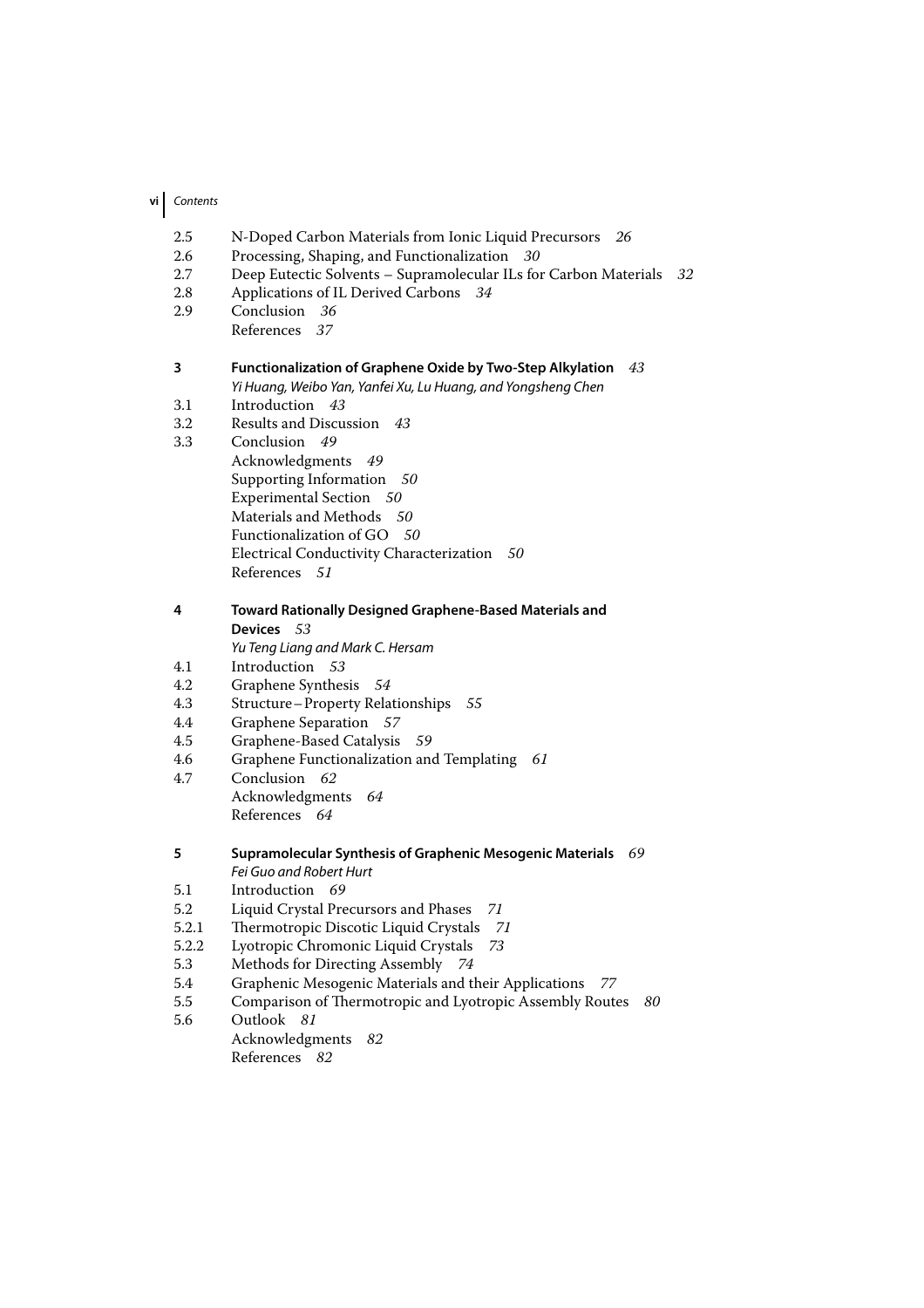| 6       | Synthesis and Characterization of Hexahapto-Chromium Complexes                                                                                      |
|---------|-----------------------------------------------------------------------------------------------------------------------------------------------------|
|         | of Single-Walled Carbon Nanotubes<br>87                                                                                                             |
|         | Irina Kalinina, Elena Bekyarova, Santanu Sarkar, Mikhail E. Itkis, Sandip Niyoqi, Neetu                                                             |
|         | Jha, Qingxiao Wang, Xixiang Zhang, Yas Fadel Al-Hadeethi, and Robert C. Haddon                                                                      |
| 6.1     | Introduction<br>87                                                                                                                                  |
| 6.2     | Experimental Section 89                                                                                                                             |
| 6.2.1   | Synthesis of $(\eta^6$ -SWNT)Cr(CO) <sub>3</sub> Complex (3a) 89                                                                                    |
| 6.2.2   | Synthesis of $[\eta^6$ -SWNT – CONH(CH <sub>2</sub> ) <sub>17</sub> CH <sub>3</sub> ]Cr(CO) <sub>3</sub> Complex (4a)<br>90                         |
| 6.2.3   | Synthesis of $(\eta^6$ -SWNT)Cr( $\eta^6$ -C <sub>6</sub> H <sub>6</sub> ) Complex (5a) 90                                                          |
| 6.2.4   | Synthesis of $[\eta^6$ -SWNT-CONH(CH <sub>2</sub> ) <sub>17</sub> CH <sub>3</sub> ]Cr( $\eta^6$ -C <sub>6</sub> H <sub>6</sub> ) Complex (6a)<br>90 |
| 6.2.5   | <b>Decomplexation Reactions</b><br>90                                                                                                               |
| 6.2.6   | High Vacuum Conductivity Studies of SWNT Thin Films by Electron Beam                                                                                |
|         | Metal Evaporation<br>91                                                                                                                             |
| 6.3     | Results and Discussion<br>91                                                                                                                        |
| 6.3.1   | Synthesis and Bonding in the SWNT-Cr Complexes 91                                                                                                   |
| 6.3.2   | Thermogravimetric Analysis (TGA) and Chromium Stoichiometry 95                                                                                      |
| 6.3.3   | Transmission Electron Microscopy (TEM)<br>98                                                                                                        |
| 6.3.4   | Mid-Infrared Spectroscopy (IR) 101                                                                                                                  |
| 6.3.5   | X-Ray Photoelectron Spectroscopy (XPS)<br>101                                                                                                       |
| 6.4     | Raman Spectroscopy 102                                                                                                                              |
| 6.4.1   | Ultraviolet-Visible-Near-Infrared-Far-Infrared Spectroscopy                                                                                         |
|         | $(UV-Vis-NIR-FIR)$ 103                                                                                                                              |
| 6.4.2   | High Vacuum Conductivity Studies of SWNT Thin Films by Electron Beam                                                                                |
|         | Metal Evaporation 107                                                                                                                               |
| 6.5     | Conclusions 110                                                                                                                                     |
|         | Acknowledgments<br>110                                                                                                                              |
|         | References 110                                                                                                                                      |
|         |                                                                                                                                                     |
| 7       | <b>Chemical Synthesis of Carbon Materials with Intriguing Nanostructure</b>                                                                         |
|         | and Morphology 115                                                                                                                                  |
|         | An-Hui Lu, Guang-Ping Hao, Qiang Sun, Xiang-Qian Zhang, and Wen-Cui Li                                                                              |
| 7.1     | Introduction<br>- 115                                                                                                                               |
| 7.2     | Zero-Dimensional Carbon Materials: Carbon Quantum Dots and Carbon                                                                                   |
|         | Spheres<br>116                                                                                                                                      |
| 7.2.1   | Solid Carbon Spheres 117                                                                                                                            |
| 7.2.1.1 | Pyrolysis of Carbon-Rich Polymer Spheres (Solution Chemistry)<br>117                                                                                |
| 7.2.1.2 | Hydrothermal Carbonization (HTC) Synthesis of Carbon Spheres<br>121                                                                                 |
| 7.2.2   | Hollow Carbon Spheres 122                                                                                                                           |
| 7.2.2.1 | Hard-Templating Method<br>122                                                                                                                       |
| 7.2.2.2 | Soft-Templating Method<br>125                                                                                                                       |
| 7.2.3   | Core-Shell Carbon-Based Composites<br>127                                                                                                           |
| 7.3     | One-Dimensional (1D) Carbon Materials<br>129                                                                                                        |
| 7.4     | Two-Dimensional (2D) Carbon Materials: Membranes and Films<br>131                                                                                   |
| 7.5     | Three-Dimensional (3D) Carbon Materials: Monoliths<br>135                                                                                           |
| 7.5.1   | Sol-Gel Method<br>135                                                                                                                               |

7.5.1.1 New Synthesis Approaches *135*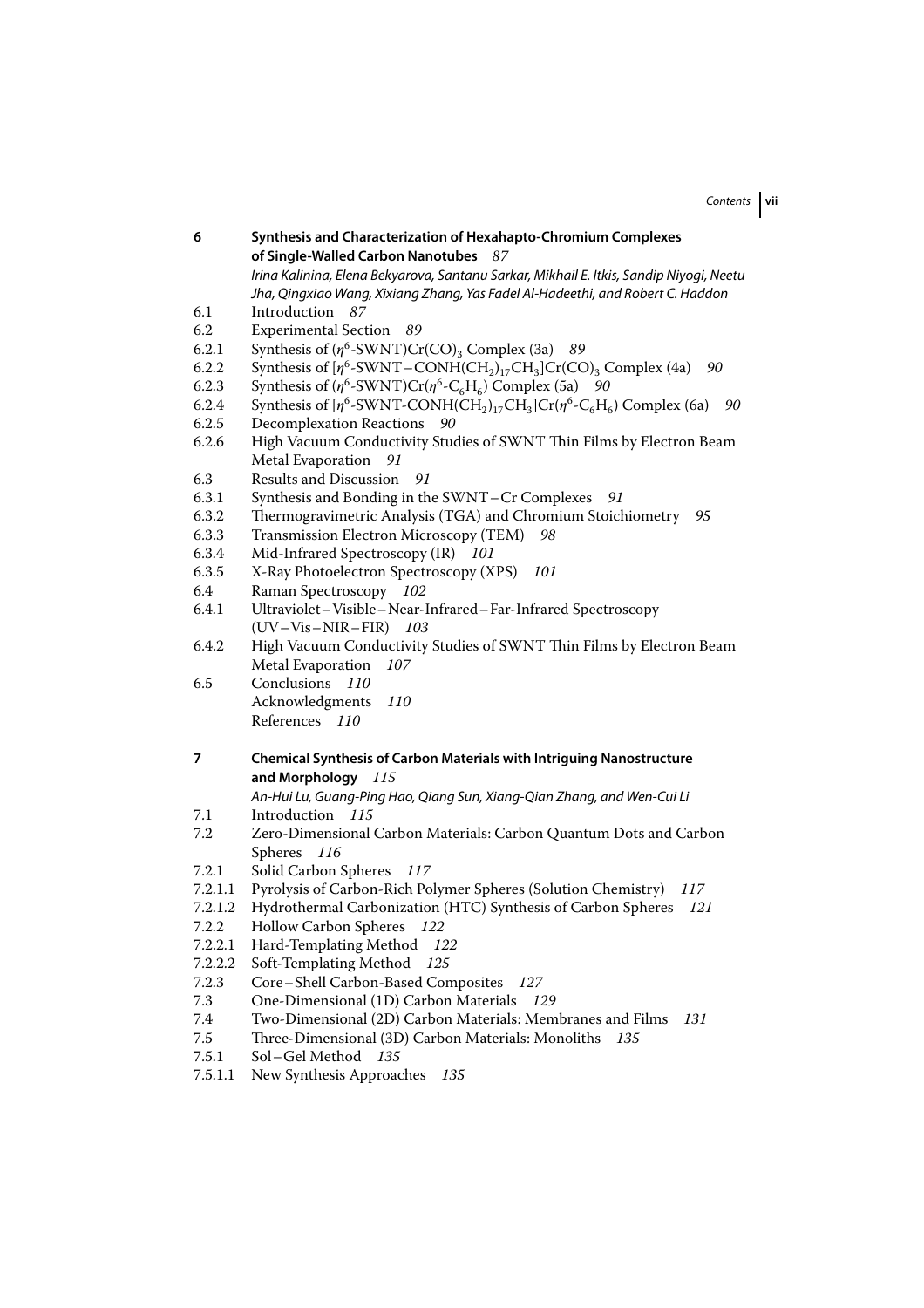## **viii** Contents

- 7.5.1.2 Functionality Integration *136*
- 7.5.2 Nanocasting Pathway *140*
- 7.5.2.1 Carbon Monolith Replicated from Silica Monolith *140*
- 7.5.2.2 Carbon Monoliths Replicated from Colloidal Crystals *142*
- 7.5.2.3 One-Step Nanocasting Technique *142*
- 7.5.3 Self-Assembly Approach for the Preparation of Carbon Monoliths *143*
- 7.5.4 Dual Template to Hierarchical Carbon Monolith: A Combination of Nanocasting and Self-Assembly *145*
- 7.6 Summary and Outlook *147* Acknowledgments *148* References *148*

## **8 Novel Radiation-Induced Properties of Graphene and Related Materials** *159*

- Prashant Kumar, Barun Das, Basant Chitara, K. S. Subrahmanyam, H.S.S. Ramakrishna Matte, Urmimala Maitra, K. Gopalakrishnan, S. B. Krupanidhi, and C. N. R. Rao
- 8.1 Introduction *159*
- 8.2 Radiation-Induced Reduction of Graphene Oxide *159*
- 8.3 Nanopatterning *163*
- 8.4 Blue Emission from Graphene-Based Materials *167*
- 8.5 Photothermal Effects in Laser-Induced Chemical Transformations *170*
- 8.6 Graphene as an Infrared Photodetector *172*
- 8.7 Reduced Graphene Oxide as an Ultraviolet Detector *178*
- 8.8 Laser-Induced Unzipping of Carbon Nanotubes to Yield Graphene Nanoribbons *178*
- 8.9 Generation of Graphene and Other Inorganic Graphene Analogs by Laser-Induced Exfoliation in Dimethylformamide *180*
- 8.10 Conclusion *184* References *184*

#### **9 Heterofullerenes: Doped Buckyballs** *191*

- Max von Delius and Andreas Hirsch
- 9.1 Introduction *191*
- 9.2 Heterofullerenes (C*n*X*m*), Azafullerenes (C*n*N*m*) and their Properties *191*
- 9.2.1 Azafullerenes *192*
- 9.2.2 Borafullerenes *193*
- 9.2.3 Other Heterofullerenes *193*
- 9.3 Synthesis and Functionalization of Azafullerenes: An Overview *196*
- 9.3.1 Synthesis of  $(C_{59}N)_2$  196<br>9.3.2 Radical Functionalization of
- 9.3.2 Radical Functionalization of  $C_{59}N$  *197*<br>9.3.3 Nucleophilic Functionalization of  $C_{59}N^{+}$
- 9.3.3 Nucleophilic Functionalization of  $C_{59}N^+$  *199*<br>9.4 Recent Developments: Pentaadducts  $C_{59}N(R)$
- Recent Developments: Pentaadducts  $C_{59}N(R)_{5}$ , Synthetic Efforts Toward  $C_{58}N_2$ , Azafullerene Peapods, Endohedral Azametallofullerenes, and Application of Azafullerenes in Organic Solar Cells *200*
- 9.4.1 Pentaadducts  $C_{59}N(R)$ <sub>5</sub> *200*<br>9.4.2 Synthetic Efforts Toward  $C_{59}N$
- Synthetic Efforts Toward C<sub>58</sub>N<sub>2</sub> 203
- 9.4.3 Azafullerene Peapods and Endohedral Metallo(aza)fullerenes *206*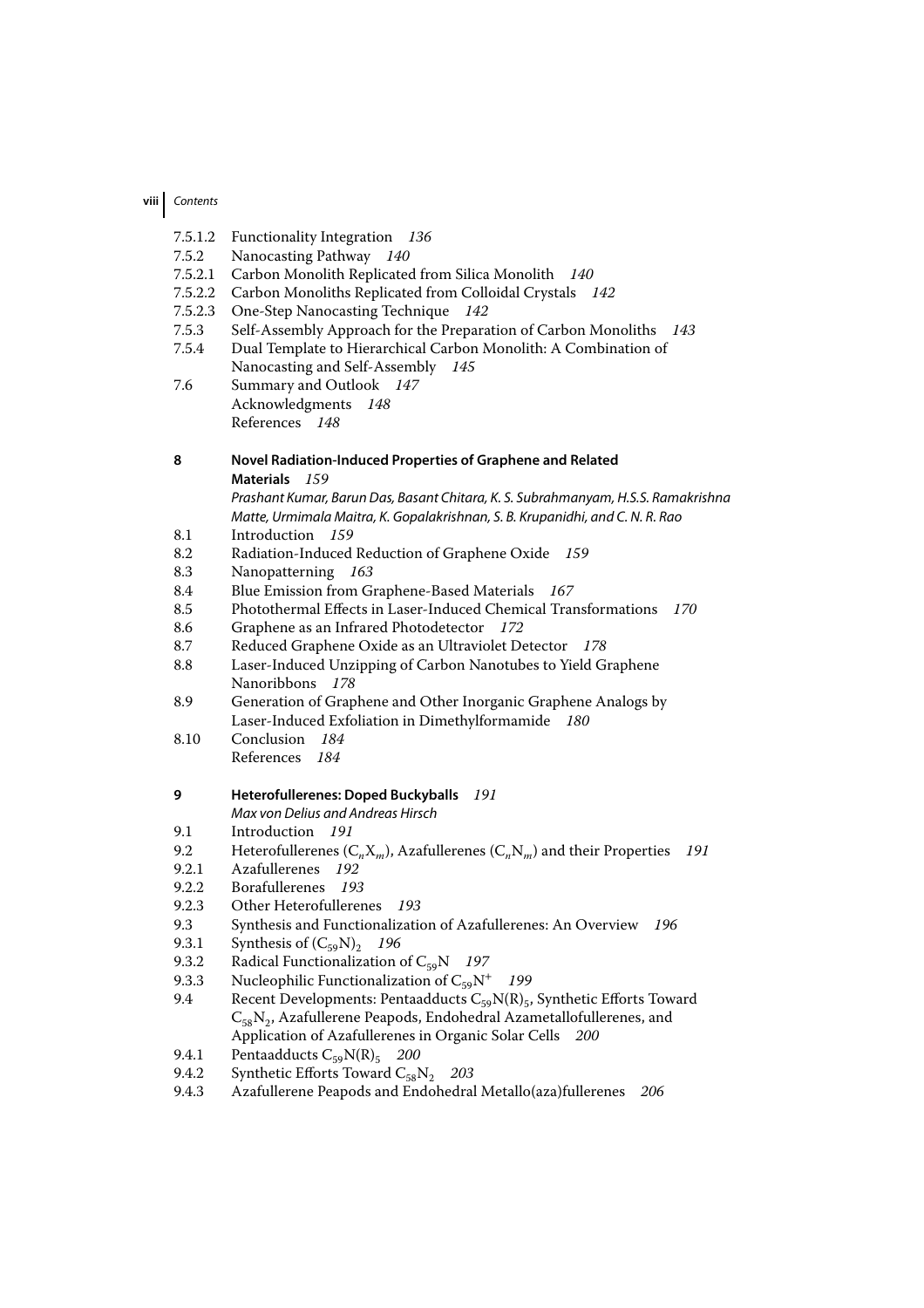# Contents **ix**

| 9.4.4                                                          | Applications of Azafullerenes in Organic Solar Cells and Fuel Cells | 209 |  |
|----------------------------------------------------------------|---------------------------------------------------------------------|-----|--|
| 9.5                                                            | Conclusions 210                                                     |     |  |
|                                                                | Acknowledgments 211                                                 |     |  |
|                                                                | References 211                                                      |     |  |
| 10<br>Graphene-Inorganic Composites as Electrode Materials for |                                                                     |     |  |
|                                                                | <b>Lithium-Ion Batteries</b> 217                                    |     |  |
|                                                                | Bin Wang, Bin Luo, Xianglong Li, and Linjie Zhi                     |     |  |
| 10.1                                                           | Introduction 217                                                    |     |  |
| 10.2                                                           | Graphene/0D Inorganic Composites for LIBs 220                       |     |  |
| 10.2.1                                                         | Graphene/0D Metal Oxides for Anodes 220                             |     |  |
| 10.2.2                                                         | Graphene/0D Li-Alloying Materials for Anodes 225                    |     |  |
| 10.2.3                                                         | Graphene/0D Composite Nanomaterials for Cathodes<br>228             |     |  |
| 10.3                                                           | Graphene/1D Inorganic Composites for LIBs 230                       |     |  |
| 10.4                                                           | Graphene/2D Inorganic Composites for LIBs 234                       |     |  |
| 10.5                                                           | Summary and Future Outlook 237                                      |     |  |
|                                                                | References 238                                                      |     |  |

**Index** *251*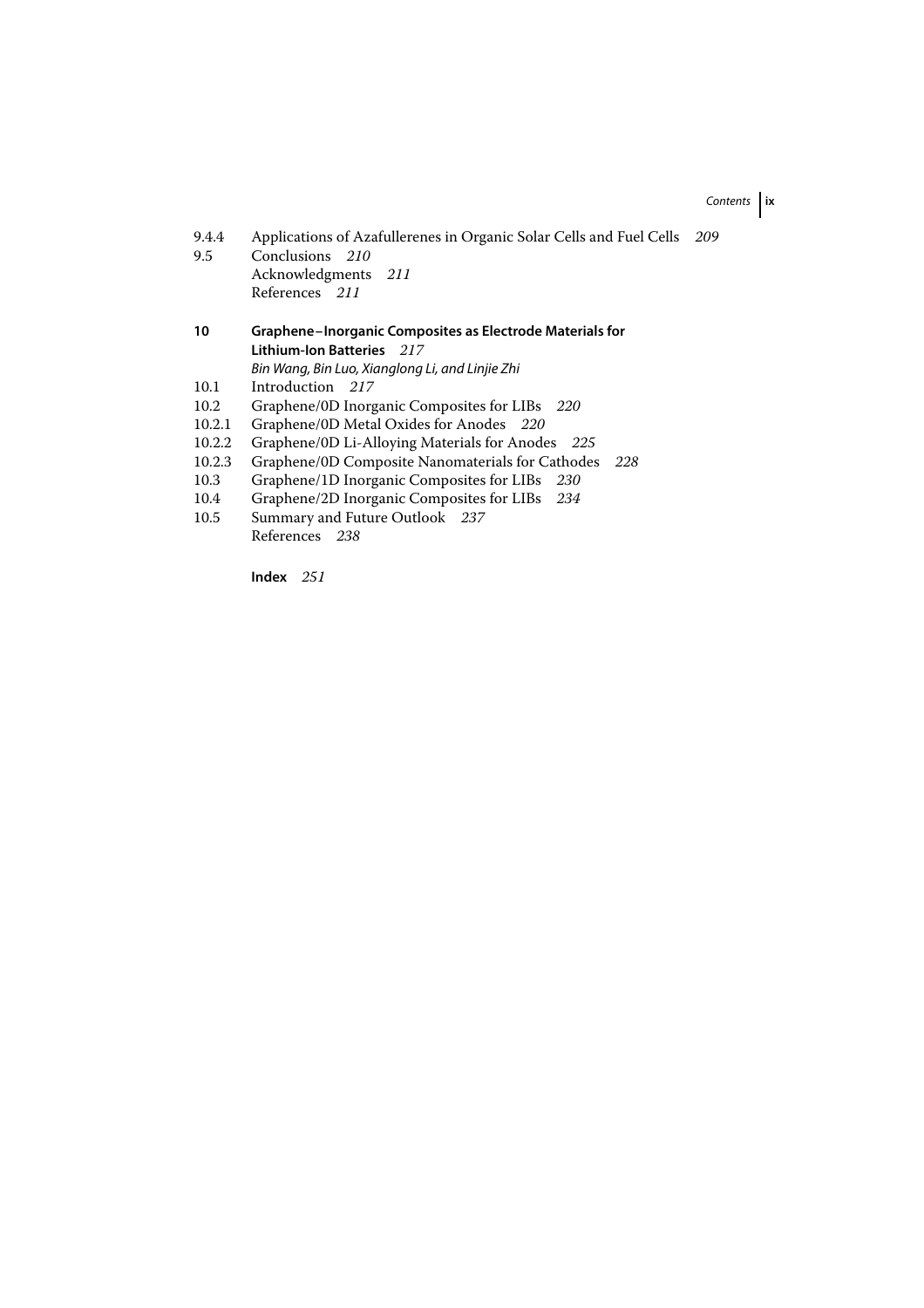# **List of Contributors**

#### *Yas Fadel Al-Hadeethi*

King Abdulaziz University Department of Physics Jeddah 21589 Kingdom of Saudi Arabia

#### *Elena Bekyarova*

University of California—Riverside Center for Nanoscale Science and Engineering 104 Pierce Hall Annex Riverside, CA 92521 USA

## *Yongsheng Chen*

Nankai University Department of Chemistry Institute of Polymer Chemistry Key Laboratory of Functional Polymer Materials Center for Nanoscale Science and Technology, 94, Weijin Road Nankai District, Tianjin 300071 China

## *Basant Chitara*

Indian Institute of Science Materials Research Centre Bangalore 560012 India

## *Barun Das*

Chemistry and Physics of Materials Unit New Chemistry Unit International Centre for Materials Science, CSIR Centre of Excellence in Chemistry and Sheik Saqr Laboratory Jawaharlal Nehru Centre for Advanced Scientific Research Jakkur, Bangalore 560064 India

## *K. Gopalakrishnan*

Chemistry and Physics of Materials Unit New Chemistry Unit International Centre for Materials Science, CSIR Centre of Excellence in Chemistry and Sheik Saqr Laboratory Jawaharlal Nehru Centre for Advanced Scientific Research Jakkur, Bangalore 560064 India

## *Fei Guo*

Brown University School of Engineering and Institute for Molecular and Nanoscale Innovation (IMNI) 182 Hope Street Providence, RI 02912 USA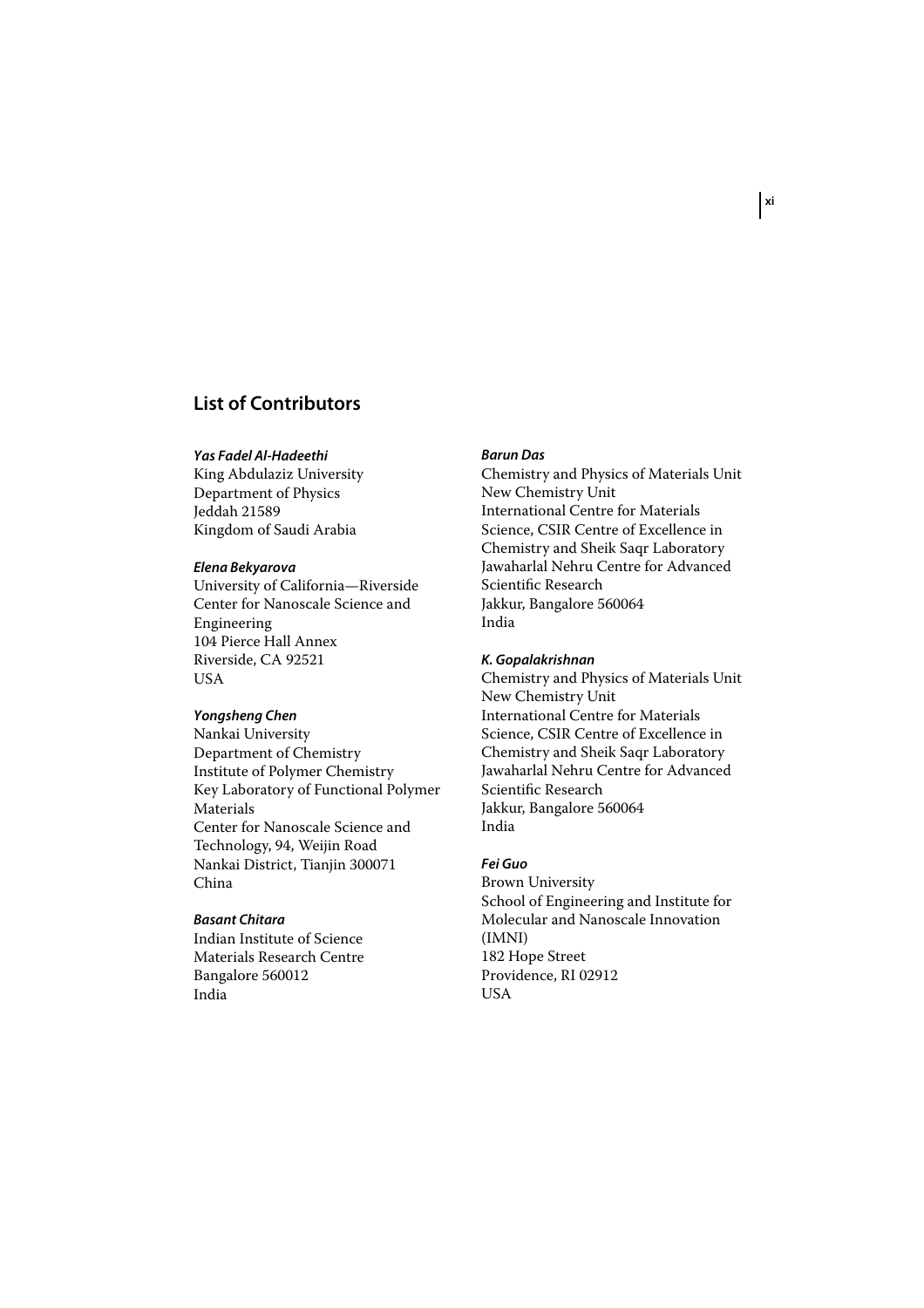# **xii** List of Contributors

## *Robert C. Haddon*

University of California—Riverside Center for Nanoscale Science and Engineering 104 Pierce Hall Annex Riverside, CA 92521 **USA** 

University of California—Riverside Department of Chemistry 104 Pierce Hall Annex Riverside, CA 92521 **USA** 

King Abdulaziz University Department of Physics Jeddah 21589 Kingdom of Saudi Arabia

University of California—Riverside Department of Chemical and Environmental Engineering 104 Pierce Hall Annex Riverside, CA 92521 USA

#### *Guang-Ping Hao*

School of Chemical Engineering Faculty of Chemical, Environmental and Biological Science and Technology State Key Laboratory of Fine Chemicals Dalian University of Technology Linggong Road 2, Ganjingzi District Dalian 116024 PR China

### *Mark C. Hersam*

Northwestern University Department of Materials Science and Engineering 2220 Campus Drive Evanston, IL 60208 USA

Northwestern University Departments of Chemistry and Medicine 2220 Campus Drive

Evanston, IL 60208 **USA** 

#### *Andreas Hirsch*

University of Erlangen-Nuremberg Department of Chemistry and Pharmacy Henkestrasse 42, 91054 Erlangen Germany

## *Lu Huang*

Nankai University Department of Chemistry Institute of Polymer Chemistry Key Laboratory of Functional Polymer Materials Center for Nanoscale Science and Technology, 94, Weijin Road Nankai District, Tianjin 300071 China

### *Yi Huang*

Nankai University Department of Chemistry Institute of Polymer Chemistry Key Laboratory of Functional Polymer Materials Center for Nanoscale Science and Technology, 94, Weijin Road Nankai District, Tianjin 300071 China

### *Robert Hurt*

Brown University School of Engineering and Institute for Molecular and Nanoscale Innovation (IMNI) 182 Hope Street Providence, RI 02912 USA

## *Mikhail E. Itkis*

University of California—Riverside Center for Nanoscale Science and Engineering 104 Pierce Hall Annex Riverside, CA 92521 USA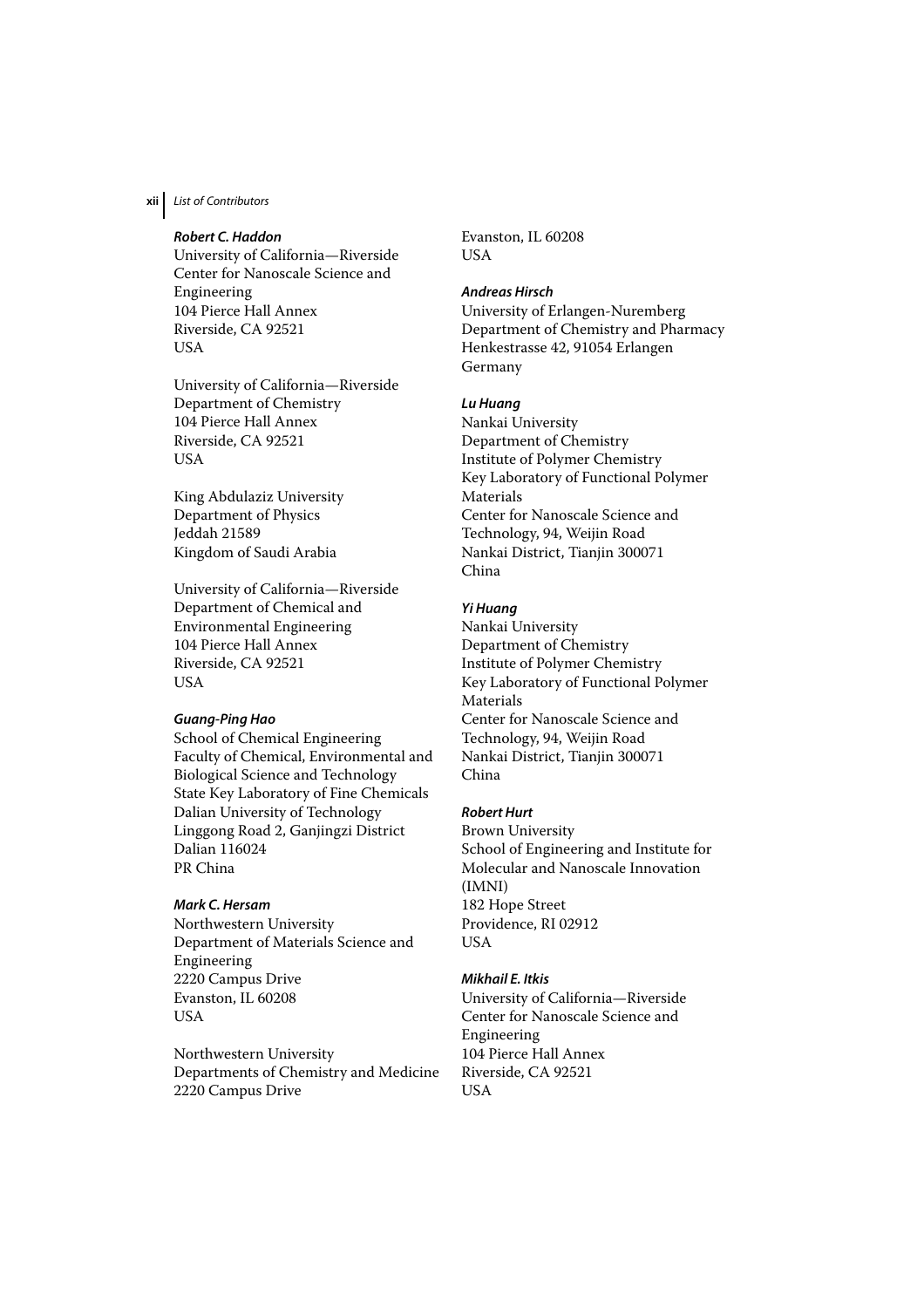University of California—Riverside Department of Chemistry 104 Pierce Hall Annex Riverside, CA 92521 USA

## *Mietek Jaroniec*

Kent State University Department of Chemistry and Biochemistry 214 Williams Hall Kent, OH 44242 **USA** 

## *Neetu Jha*

University of California—Riverside Center for Nanoscale Science and Engineering 104 Pierce Hall Annex Riverside, CA 92521 USA

University of California—Riverside Department of Chemistry 104 Pierce Hall Annex Riverside, CA 92521 USA

## *Irina Kalinina*

University of California—Riverside Center for Nanoscale Science and Engineering 104 Pierce Hall Annex Riverside, CA 92521 USA

University of California—Riverside Department of Chemistry 104 Pierce Hall Annex Riverside, CA 92521 USA

University of California—Riverside Department of Chemistry 104 Pierce Hall Annex Riverside, CA 92521 **USA** 

#### *Eun Kyung Kim*

Carnegie Mellon University Department of Chemical and Environmental Engineering P.O. Box 208286 New Haven, CT 06520 USA

## *Tomasz Kowalewski*

Carnegie Mellon University Department of Chemical and Environmental Engineering P.O. Box 208286 New Haven, CT 06520 USA

## *S. B. Krupanidhi*

Indian Institute of Science Materials Research Centre Bangalore 560012 India

#### *Prashant Kumar*

Chemistry and Physics of Materials Unit New Chemistry Unit International Centre for Materials Science, CSIR Centre of Excellence in Chemistry and Sheik Saqr Laboratory Jawaharlal Nehru Centre for Advanced Scientific Research Jakkur, Bangalore 560064 India

#### *Wen-Cui Li*

School of Chemical Engineering Faculty of Chemical, Environmental and Biological Science and Technology State Key Laboratory of Fine Chemicals Dalian University of Technology Linggong Road 2, Ganjingzi District Dalian 116024 PR China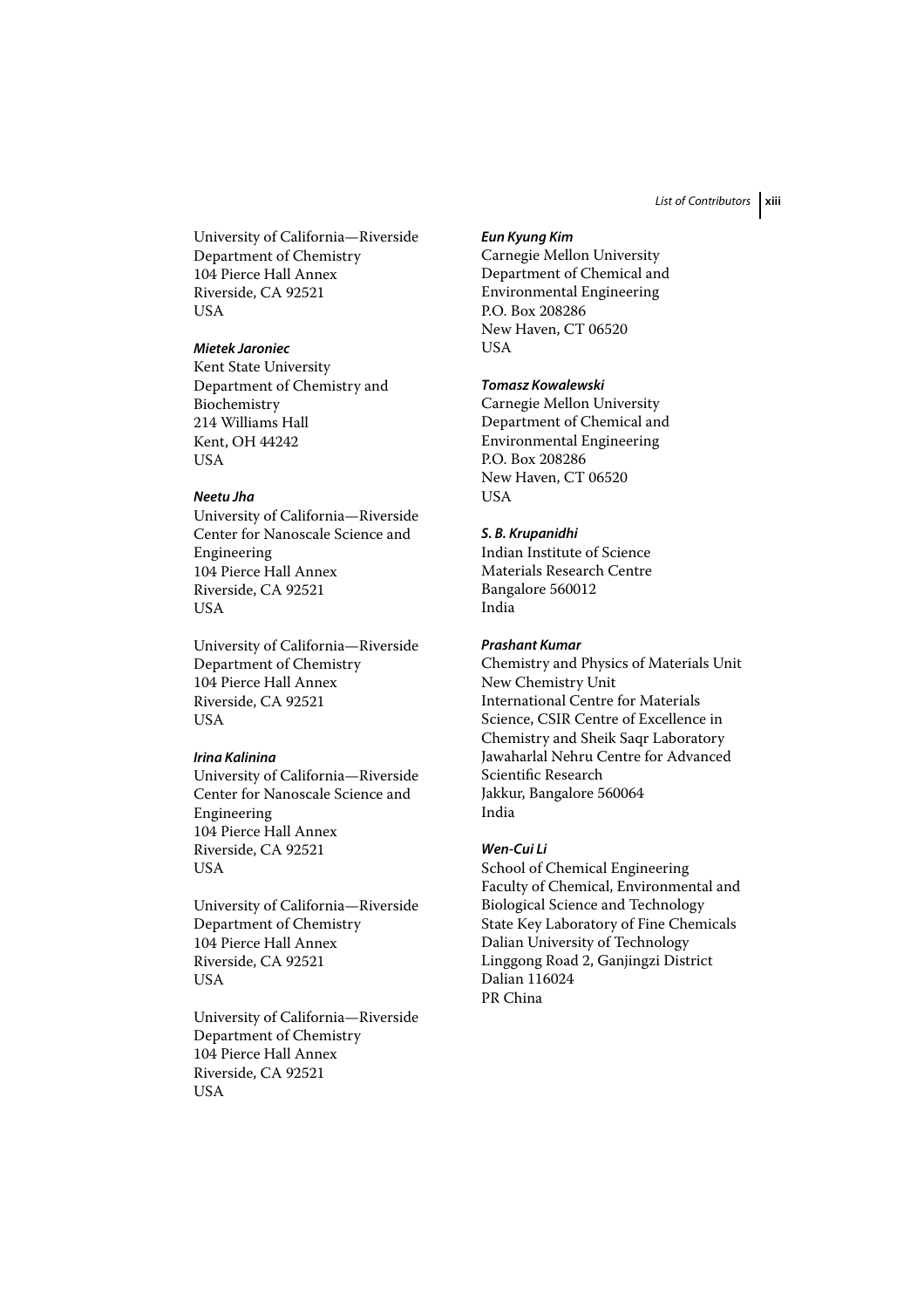## **xiv** List of Contributors

## *Xianglong Li*

National Center for Nanoscience and Technology No. 11 Zhongguancun Beiyitiao Zhongguancun, Beijing 100190 China

## *Yu Teng Liang*

Northwestern University Department of Materials Science and Engineering 2220 Campus Drive Evanston, IL 60208 USA

## *An-Hui Lu*

School of Chemical Engineering Faculty of Chemical, Environmental and Biological Science and Technology State Key Laboratory of Fine Chemicals Dalian University of Technology Linggong Road 2, Ganjingzi District Dalian 116024 PR China

#### *Bin Luo*

National Center for Nanoscience and Technology No. 11 Zhongguancun Beiyitiao Zhongguancun, Beijing 100190 China

#### *Urmimala Maitra*

Chemistry and Physics of Materials Unit New Chemistry Unit International Centre for Materials Science, CSIR Centre of Excellence in Chemistry and Sheik Saqr Laboratory Jawaharlal Nehru Centre for Advanced Scientific Research Jakkur, Bangalore 560064 India

## *H.S.S. Ramakrishna Matte*

Chemistry and Physics of Materials Unit New Chemistry Unit International Centre for Materials Science, CSIR Centre of Excellence in Chemistry and Sheik Saqr Laboratory Jawaharlal Nehru Centre for Advanced Scientific Research Jakkur, Bangalore 560064 India

## *Krzysztof Matyjaszewski*

Carnegie Mellon University Department of Chemical and Environmental Engineering P.O. Box 208286 New Haven, CT 06520 USA

## *John P. McGann*

Carnegie Mellon University Department of Chemical and Environmental Engineering P.O. Box 208286 New Haven, CT 06520 USA

## *Sittichai Natesakhawat*

United States Department of Energy National Energy Technology Laboratory P.O. Box 10940 Pittsburgh, PA 15236 USA

#### *Sandip Niyogi*

University of California—Riverside Center for Nanoscale Science and Engineering 104 Pierce Hall Annex Riverside, CA 92521 USA

University of California—Riverside Department of Chemistry 104 Pierce Hall Annex Riverside, CA 92521 USA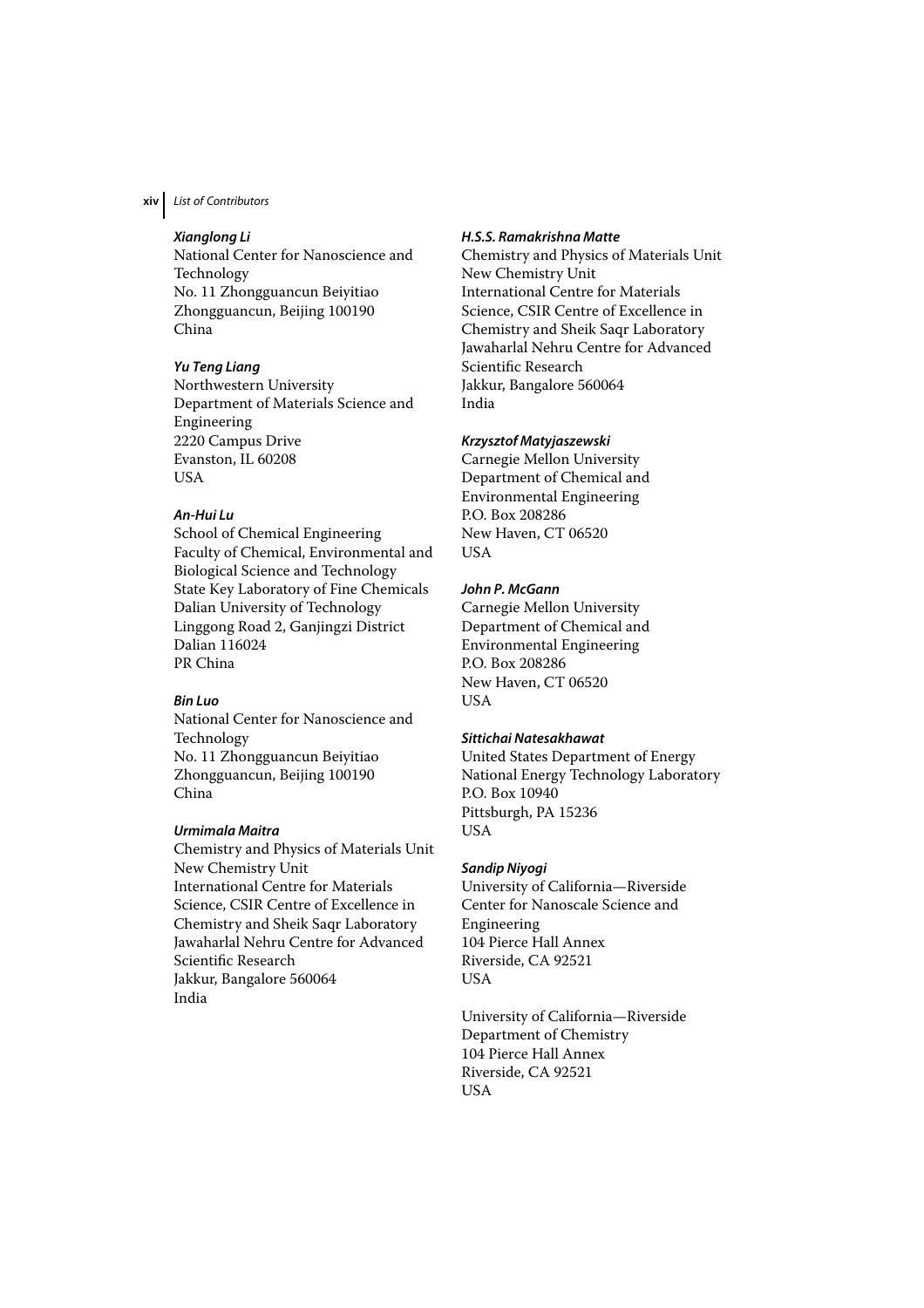## *Jens Peter Paraknowitsch*

Technische Universität Berlin Department of Chemistry Functional Materials Hardenbergstr. 40, 10623 Berlin Germany

## *C. N. R. Rao*

Chemistry and Physics of Materials Unit New Chemistry Unit International Centre for Materials Science, CSIR Centre of Excellence in Chemistry and Sheik Saqr Laboratory Jawaharlal Nehru Centre for Advanced Scientific Research Jakkur, Bangalore 560064 India

Indian Institute of Science Materials Research Centre Bangalore 560012 India

## *Santanu Sarkar*

University of California—Riverside Center for Nanoscale Science and Engineering 104 Pierce Hall Annex Riverside, CA 92521 **USA** 

University of California—Riverside Department of Chemistry 104 Pierce Hall Annex Riverside, CA 92521 **USA** 

#### *K. S. Subrahmanyam*

Chemistry and Physics of Materials Unit New Chemistry Unit International Centre for Materials Science, CSIR Centre of Excellence in Chemistry and Sheik Saqr Laboratory Jawaharlal Nehru Centre for Advanced Scientific Research Jakkur, Bangalore 560064 India

#### *Qiang Sun*

School of Chemical Engineering Faculty of Chemical, Environmental and Biological Science and Technology State Key Laboratory of Fine Chemicals Dalian University of Technology Linggong Road 2, Ganjingzi District Dalian 116024 PR China

#### *Arne Thomas*

Technische Universität Berlin Department of Chemistry Functional Materials Hardenbergstr. 40, 10623 Berlin Germany

## *Max von Delius*

University of Ulm Institute of Organic Chemistry and Advanced Materials Albert-Einstein-Allee 11 89081 Ulm Germany

#### *Bin Wang*

National Center for Nanoscience and Technology No. 11 Zhongguancun Beiyitiao Zhongguancun, Beijing 100190 China

#### *Qingxiao Wang*

King Abdullah University of Science and Technology Advanced Nanofabrication, Imaging and Characterization Core Lab Thuwal 23955 Kingdom of Saudi Arabia

## *Jay F. Whitacre*

Carnegie Mellon University Department of Material Science and Engineering 5000 Forbes Avenue Pittsburgh, PA 15213 USA